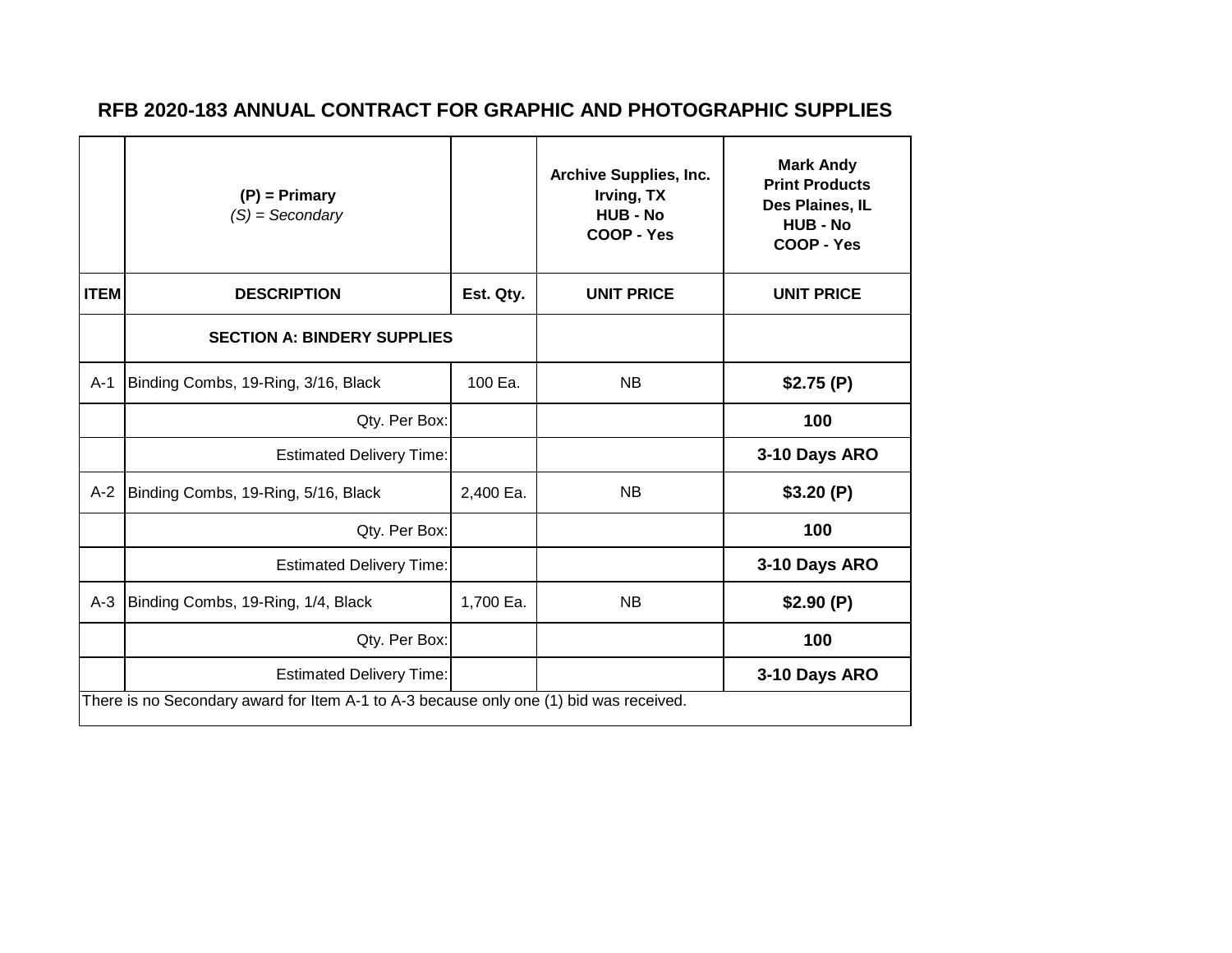|             | $(P)$ = Primary<br>$(S) =$ Secondary                                                   |           | <b>Archive Supplies, Inc.</b><br>Irving, TX<br>HUB - No<br>COOP - Yes | <b>Mark Andy</b><br><b>Print Products</b><br>Des Plaines, IL<br><b>HUB - No</b><br>COOP - Yes |  |  |
|-------------|----------------------------------------------------------------------------------------|-----------|-----------------------------------------------------------------------|-----------------------------------------------------------------------------------------------|--|--|
| <b>ITEM</b> | <b>DESCRIPTION</b>                                                                     | Est. Qty. | <b>UNIT PRICE</b>                                                     | <b>UNIT PRICE</b>                                                                             |  |  |
| $A - 4$     | Binding Combs, 19-Ring, 3/4, Black                                                     | 200 Ea.   | <b>NB</b>                                                             | \$8.00(P)                                                                                     |  |  |
|             | Qty. Per Box:                                                                          |           |                                                                       | 100                                                                                           |  |  |
|             | <b>Estimated Delivery Time:</b>                                                        |           |                                                                       | 3-10 Days ARO                                                                                 |  |  |
| $A-5$       | Binding Combs, 19-Ring, 3/8, Black                                                     | 200 Ea.   | <b>NB</b>                                                             | \$3.45(P)                                                                                     |  |  |
|             | Qty. Per Box:                                                                          |           |                                                                       | 100                                                                                           |  |  |
|             | <b>Estimated Delivery Time:</b>                                                        |           |                                                                       | 3-10 Days ARO                                                                                 |  |  |
| $A-6$       | Binding Combs, 19-Ring, 5/8, Black                                                     | 100 Ea.   | <b>NB</b>                                                             | \$7.35(P)                                                                                     |  |  |
|             | Qty. Per Box:                                                                          |           |                                                                       | 100                                                                                           |  |  |
|             | <b>Estimated Delivery Time:</b>                                                        |           |                                                                       | 3-10 Days ARO                                                                                 |  |  |
|             | There is no Secondary award for Item A-4 to A-6 because only one (1) bid was received. |           |                                                                       |                                                                                               |  |  |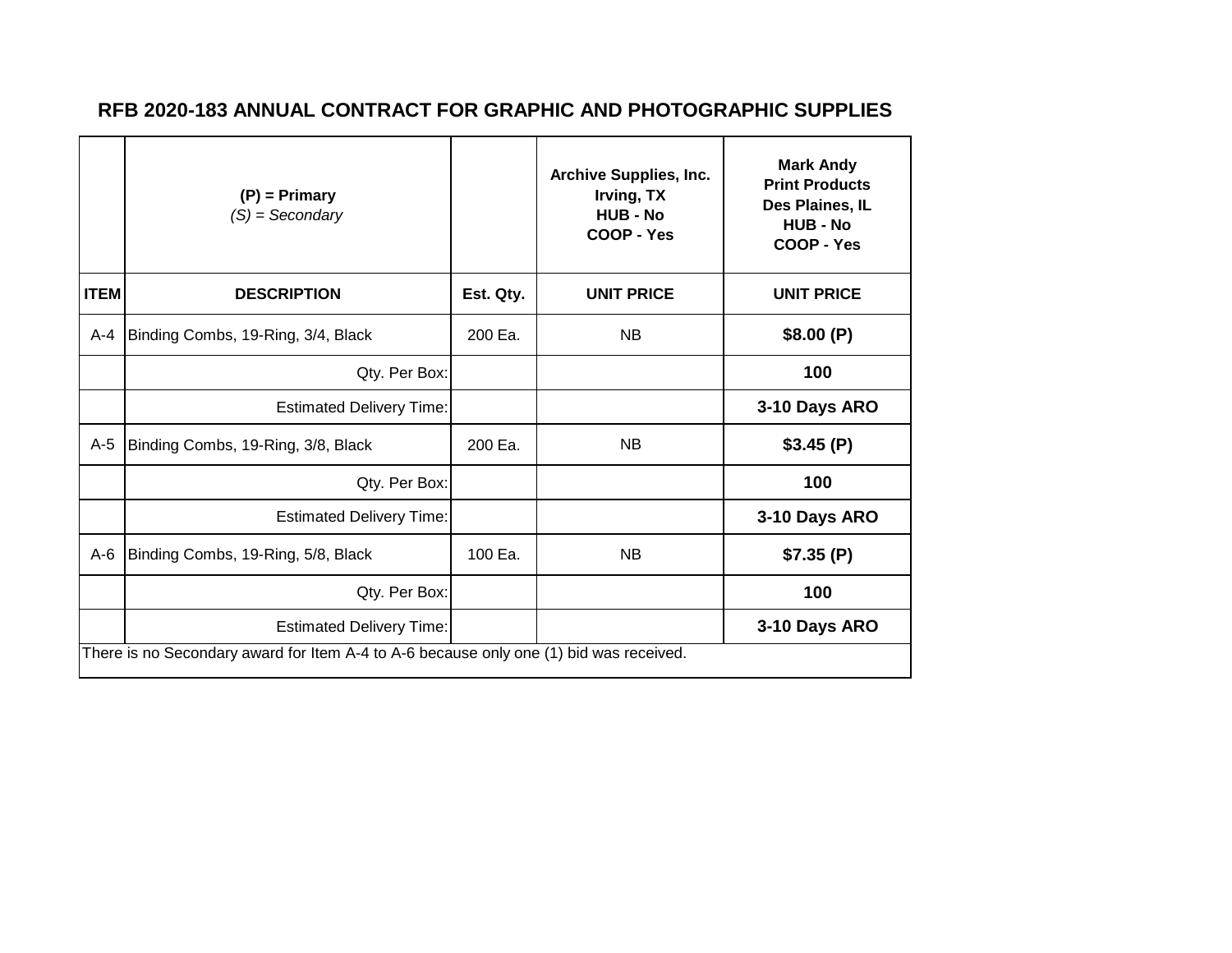|             | $(P)$ = Primary<br>$(S) =$ Secondary                                                   |           | <b>Archive Supplies, Inc.</b><br>Irving, TX<br><b>HUB - No</b><br>COOP - Yes | <b>Mark Andy</b><br><b>Print Products</b><br>Des Plaines, IL<br><b>HUB - No</b><br>COOP - Yes |  |  |
|-------------|----------------------------------------------------------------------------------------|-----------|------------------------------------------------------------------------------|-----------------------------------------------------------------------------------------------|--|--|
| <b>ITEM</b> | <b>DESCRIPTION</b>                                                                     | Est. Qty. | <b>UNIT PRICE</b>                                                            | <b>UNIT PRICE</b>                                                                             |  |  |
| $A-7$       | Binding Combs, 19-Ring, 7/8, Black                                                     | 200 Ea.   | <b>NB</b>                                                                    | \$10.51(P)                                                                                    |  |  |
|             | Qty. Per Box:                                                                          |           |                                                                              | 100                                                                                           |  |  |
|             | <b>Estimated Delivery Time:</b>                                                        |           |                                                                              | 3-10 Days ARO                                                                                 |  |  |
| $A-8$       | Binding Combs, 19-Ring, 7/16, Black                                                    | 2,400 Ea. | <b>NB</b>                                                                    | \$4.50(P)                                                                                     |  |  |
|             | Qty. Per Box:                                                                          |           |                                                                              | 100                                                                                           |  |  |
|             | <b>Estimated Delivery Time:</b>                                                        |           |                                                                              | 3-10 Days ARO                                                                                 |  |  |
| $A-9$       | Binding Combs, 19-Ring, 1/2 Black                                                      | 100 Ea.   | <b>NB</b>                                                                    | \$4.95(P)                                                                                     |  |  |
|             | Qty. Per Box:                                                                          |           |                                                                              | 100                                                                                           |  |  |
|             | <b>Estimated Delivery Time:</b>                                                        |           |                                                                              | 3-10 Days ARO                                                                                 |  |  |
|             | There is no Secondary award for Item A-7 to A-9 because only one (1) bid was received. |           |                                                                              |                                                                                               |  |  |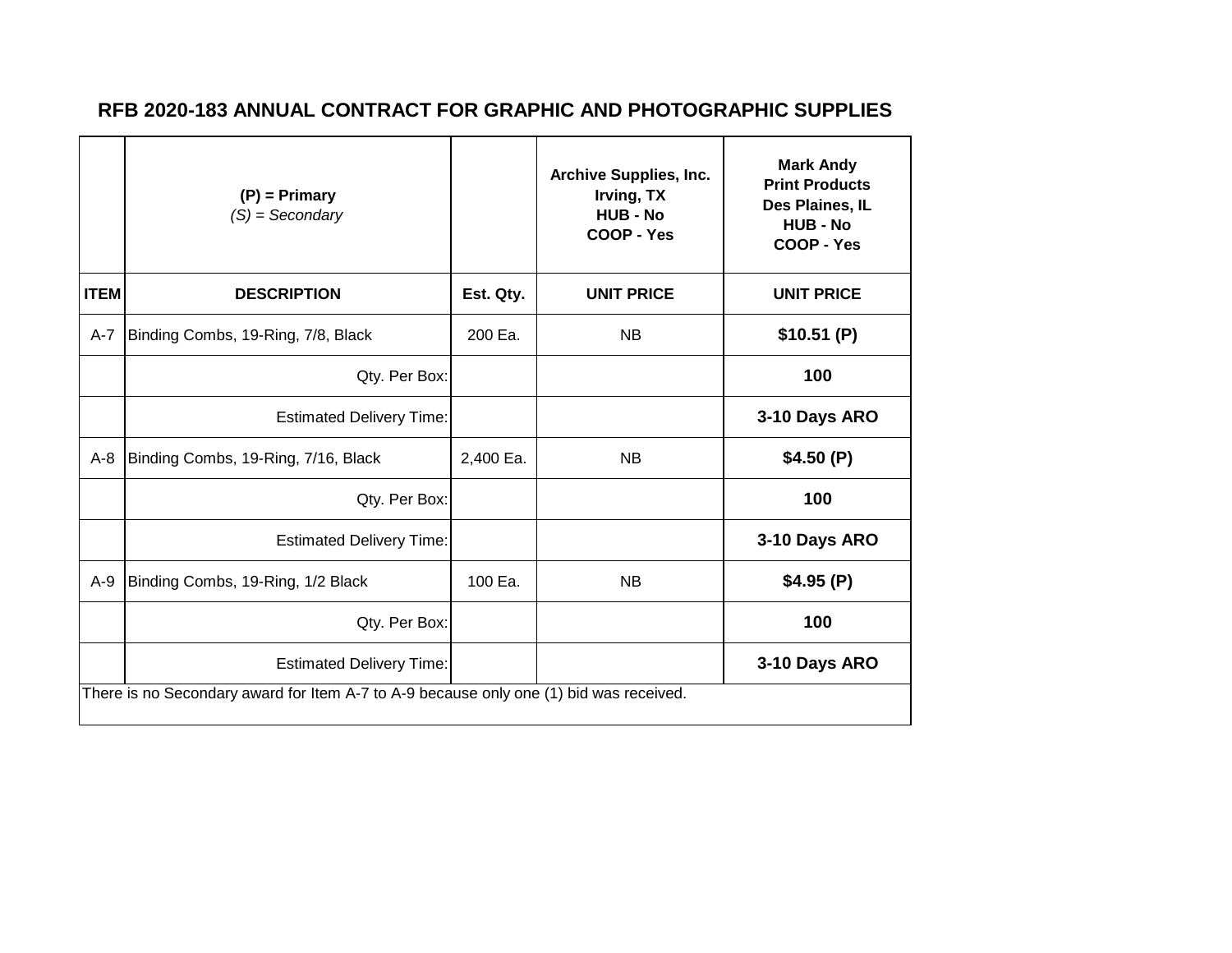|             | $(P)$ = Primary<br>$(S) =$ Secondary                                                     |           | <b>Archive Supplies, Inc.</b><br>Irving, TX<br>HUB - No<br>COOP - Yes | <b>Mark Andy</b><br><b>Print Products</b><br>Des Plaines, IL<br><b>HUB - No</b><br>COOP - Yes |  |  |
|-------------|------------------------------------------------------------------------------------------|-----------|-----------------------------------------------------------------------|-----------------------------------------------------------------------------------------------|--|--|
| <b>ITEM</b> | <b>DESCRIPTION</b>                                                                       | Est. Qty. | <b>UNIT PRICE</b>                                                     | <b>UNIT PRICE</b>                                                                             |  |  |
|             | A-10 Binding Combs, 19-Ring, 1 Black                                                     | 100 Ea.   | <b>NB</b>                                                             | \$13.00(P)                                                                                    |  |  |
|             | Qty. Per Box:                                                                            |           |                                                                       | 100                                                                                           |  |  |
|             | <b>Estimated Delivery Time:</b>                                                          |           |                                                                       | 3-10 Days ARO                                                                                 |  |  |
| $A-11$      | Binding Combs, 1-1/8, Black                                                              | 100 Ea.   | <b>NB</b>                                                             | \$16.26(P)                                                                                    |  |  |
|             | Qty. Per Box:                                                                            |           |                                                                       | 100                                                                                           |  |  |
|             | <b>Estimated Delivery Time:</b>                                                          |           |                                                                       | 3-10 Days ARO                                                                                 |  |  |
|             | A-12 Binding Combs, 19-Ring, 1-1/4 Black                                                 | 100 Ea.   | <b>NB</b>                                                             | \$14.15(P)                                                                                    |  |  |
|             | Qty. Per Box:                                                                            |           |                                                                       | 100                                                                                           |  |  |
|             | <b>Estimated Delivery Time:</b>                                                          |           |                                                                       | 3-10 Days ARO                                                                                 |  |  |
|             | There is no Secondary award for Item A-10 to A-12 because only one (1) bid was received. |           |                                                                       |                                                                                               |  |  |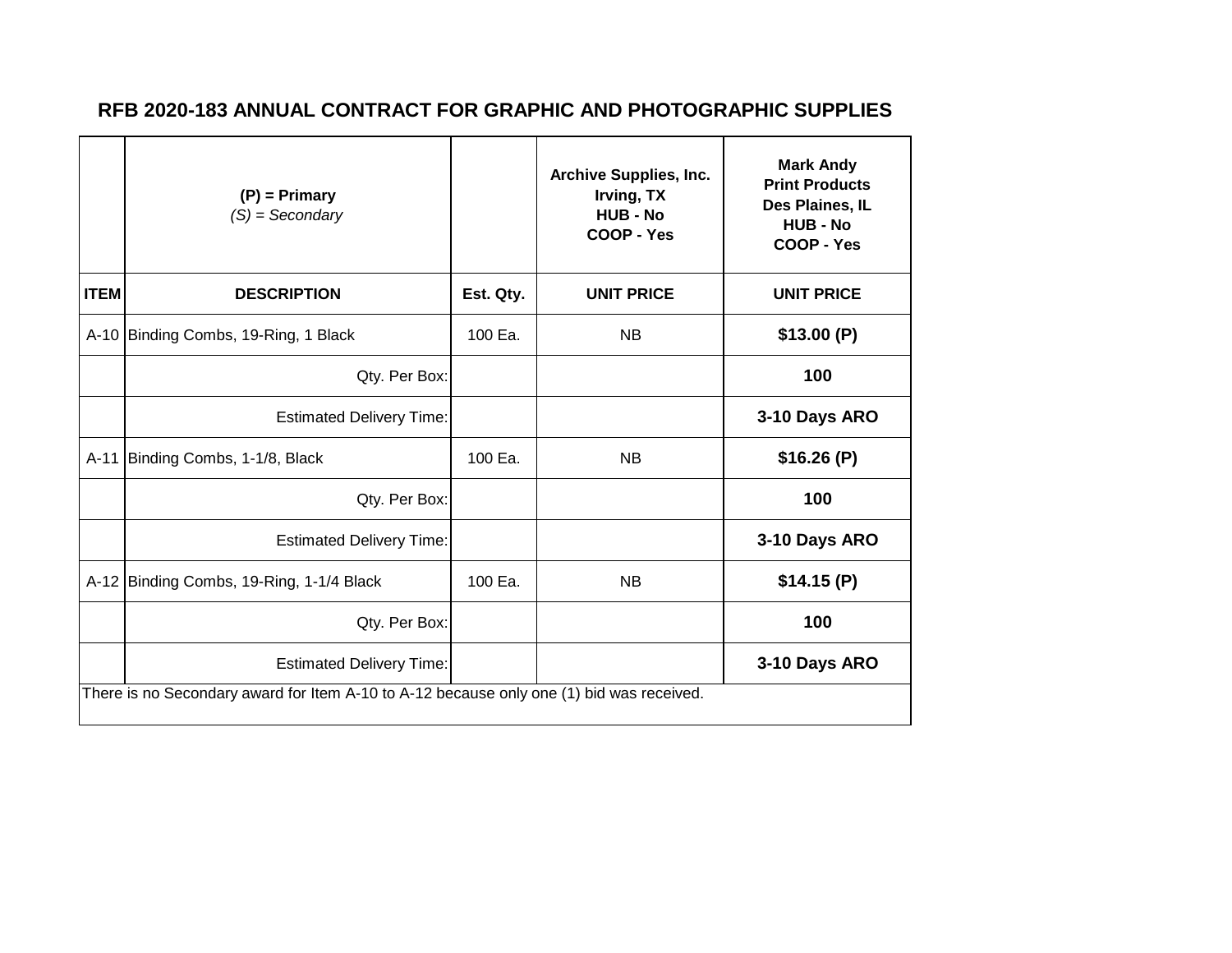|             | $(P)$ = Primary<br>$(S) =$ Secondary                                                     |           | <b>Archive Supplies, Inc.</b><br>Irving, TX<br><b>HUB - No</b><br>COOP - Yes | <b>Mark Andy</b><br><b>Print Products</b><br>Des Plaines, IL<br><b>HUB - No</b><br>COOP - Yes |  |  |  |
|-------------|------------------------------------------------------------------------------------------|-----------|------------------------------------------------------------------------------|-----------------------------------------------------------------------------------------------|--|--|--|
| <b>ITEM</b> | <b>DESCRIPTION</b>                                                                       | Est. Qty. | <b>UNIT PRICE</b>                                                            | <b>UNIT PRICE</b>                                                                             |  |  |  |
|             | A-13 Binding Combs, 19-Ring, 1-1/2, Black                                                | 100 Ea.   | NB.                                                                          | \$16.35(P)                                                                                    |  |  |  |
|             | Qty. Per Box:                                                                            |           |                                                                              | 100                                                                                           |  |  |  |
|             | <b>Estimated Delivery Time:</b>                                                          |           |                                                                              | 3-10 Days ARO                                                                                 |  |  |  |
|             | A-14 Binding Combs, 19-Ring, 1-3/4, Black                                                | 50 Ea.    | <b>NB</b>                                                                    | \$9.45(P)                                                                                     |  |  |  |
|             | Qty. Per Box:                                                                            |           |                                                                              | 50                                                                                            |  |  |  |
|             | <b>Estimated Delivery Time:</b>                                                          |           |                                                                              | 3-10 Days ARO                                                                                 |  |  |  |
|             | There is no Secondary award for Item A-13 to A-14 because only one (1) bid was received. |           |                                                                              |                                                                                               |  |  |  |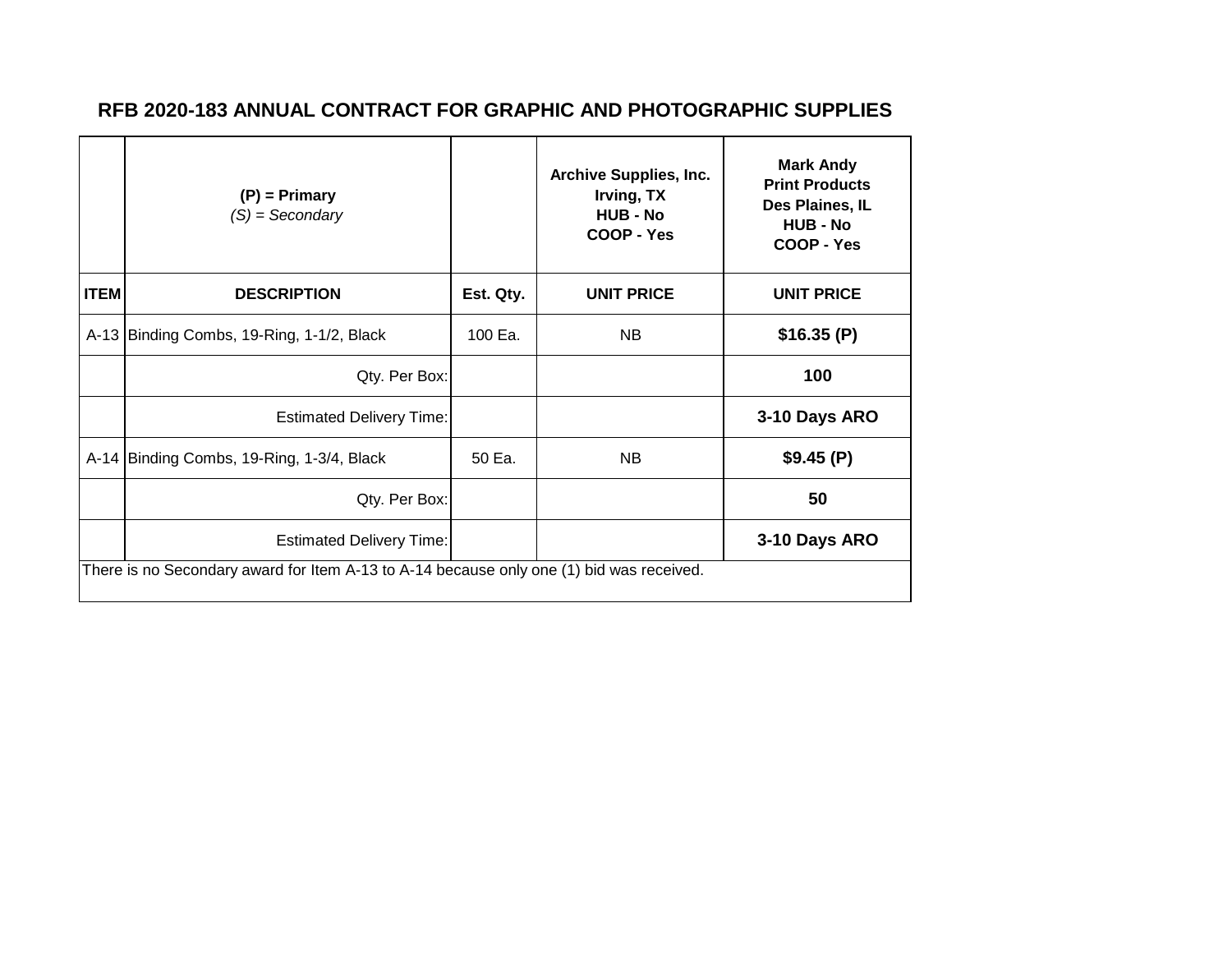|             | $(P)$ = Primary<br>$(S) =$ Secondary                                                              |           | <b>Archive Supplies, Inc.</b><br>Irving, TX<br><b>HUB - No</b><br>COOP - Yes | <b>Mark Andy</b><br><b>Print Products</b><br>Des Plaines, IL<br><b>HUB - No</b><br>COOP - Yes |  |  |
|-------------|---------------------------------------------------------------------------------------------------|-----------|------------------------------------------------------------------------------|-----------------------------------------------------------------------------------------------|--|--|
| <b>ITEM</b> | <b>DESCRIPTION</b>                                                                                | Est. Qty. | <b>UNIT PRICE</b>                                                            | <b>UNIT PRICE</b>                                                                             |  |  |
|             | A-15 Binding Combs, 19-Ring, 2, Black                                                             | 50 Ea.    | <b>NB</b>                                                                    | \$10.65(P)                                                                                    |  |  |
|             | Qty. Per Box:                                                                                     |           |                                                                              | 50                                                                                            |  |  |
|             | <b>Estimated Delivery Time:</b>                                                                   |           |                                                                              | 3-10 Days ARO                                                                                 |  |  |
|             | 3/8" Grommets - Solid brass - 24/pk<br>A-16 Westward Mfr. Model #3AB85, or approved<br>equivalent | 20 pks.   | <b>NB</b>                                                                    | \$66.00 per 500 (P)                                                                           |  |  |
|             | Qty. Per Box:                                                                                     |           |                                                                              |                                                                                               |  |  |
|             | <b>Estimated Delivery Time:</b>                                                                   |           |                                                                              | 5-10 Days ARO                                                                                 |  |  |
|             | Discount for items not listed in Section A:                                                       |           | <b>NB</b>                                                                    | 10%                                                                                           |  |  |
|             | Source of Discount:                                                                               |           | <b>NB</b>                                                                    | shop.markandy.com                                                                             |  |  |
|             | There is no Secondary award for Item A-15 to A-16 because only one (1) bid was received.          |           |                                                                              |                                                                                               |  |  |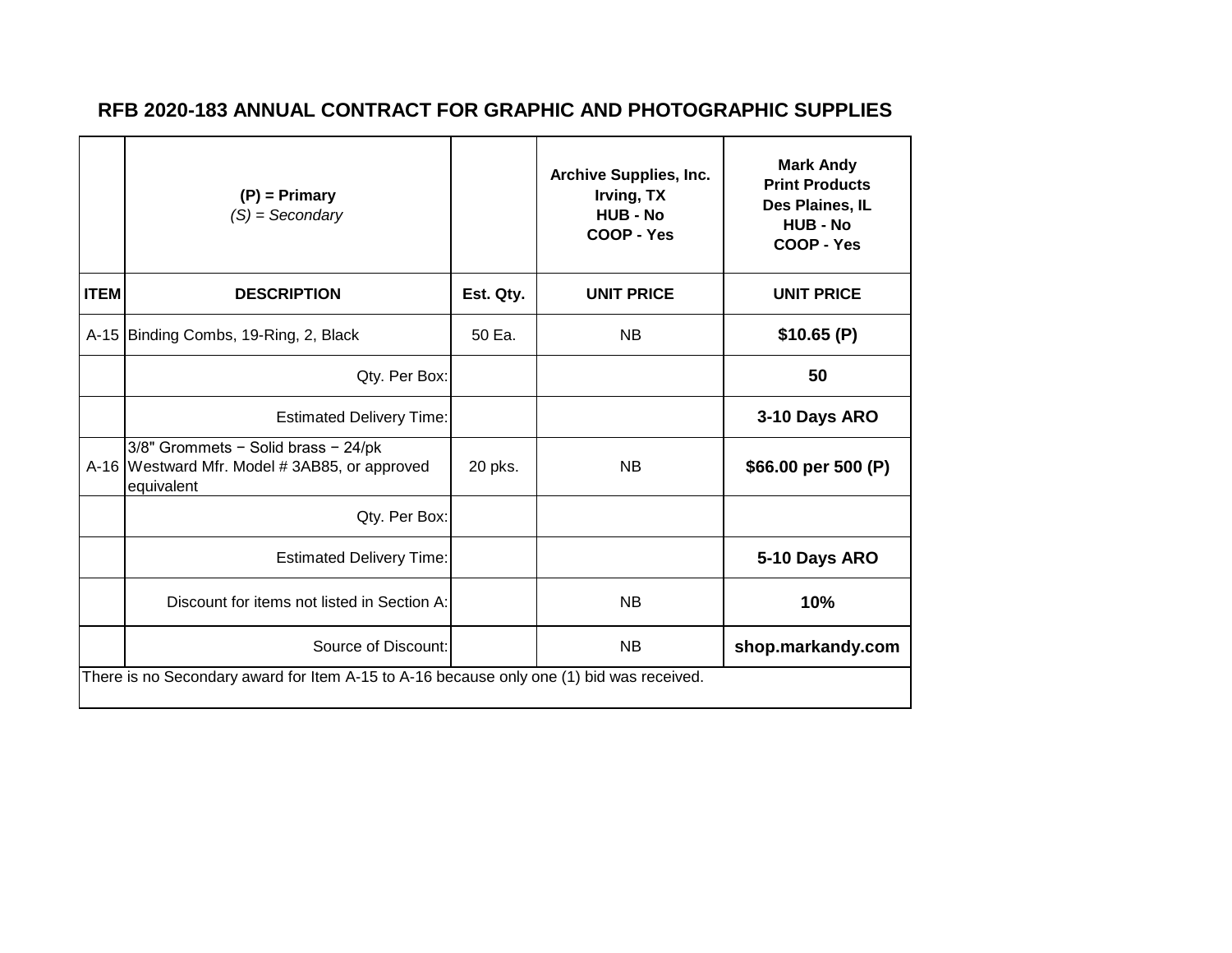|             | $(P)$ = Primary<br>$(S) =$ Secondary                                                                              |           | <b>Archive Supplies, Inc.</b><br>Irving, TX<br><b>HUB - No</b><br>COOP - Yes | <b>Mark Andy</b><br><b>Print Products</b><br>Des Plaines, IL<br><b>HUB - No</b><br>COOP - Yes |  |  |
|-------------|-------------------------------------------------------------------------------------------------------------------|-----------|------------------------------------------------------------------------------|-----------------------------------------------------------------------------------------------|--|--|
| <b>ITEM</b> | <b>DESCRIPTION</b>                                                                                                | Est. Qty. | <b>UNIT PRICE</b>                                                            | <b>UNIT PRICE</b>                                                                             |  |  |
|             | <b>SECTION B: LAMINATING FILM &amp;</b><br><b>SUPPLIES</b>                                                        |           |                                                                              |                                                                                               |  |  |
| $B-1$       | Print Mount Plus Adhesive Film; 25" x 200' -<br>500'<br>(Roll length may vary); Diameter less then 8";<br>3" core | 10 Rolls  | \$228.00(P)                                                                  | <b>NB</b>                                                                                     |  |  |
|             | Brand / Item No.:                                                                                                 |           | Remington                                                                    |                                                                                               |  |  |
|             | Roll Length:                                                                                                      |           | 300'                                                                         |                                                                                               |  |  |
|             | <b>Estimated Delivery Time:</b>                                                                                   |           | <b>24 HRS</b>                                                                |                                                                                               |  |  |
| $B-2$       | Print Mount Plus Adhesive Film; 43" x 200' -<br>500'<br>(Roll length may vary); Diameter less then 8";<br>3" core | 15 Rolls  | \$417.00 (P)                                                                 | <b>NB</b>                                                                                     |  |  |
|             | Brand / Item No.:                                                                                                 |           | Remington                                                                    |                                                                                               |  |  |
|             | Roll Length:                                                                                                      |           | 42.5 x 300                                                                   |                                                                                               |  |  |
|             | <b>Estimated Delivery Time:</b>                                                                                   |           | <b>24 HRS</b>                                                                |                                                                                               |  |  |
|             | There is no Secondary award for Item B-1 to B-2 because only one (1) bid was received.                            |           |                                                                              |                                                                                               |  |  |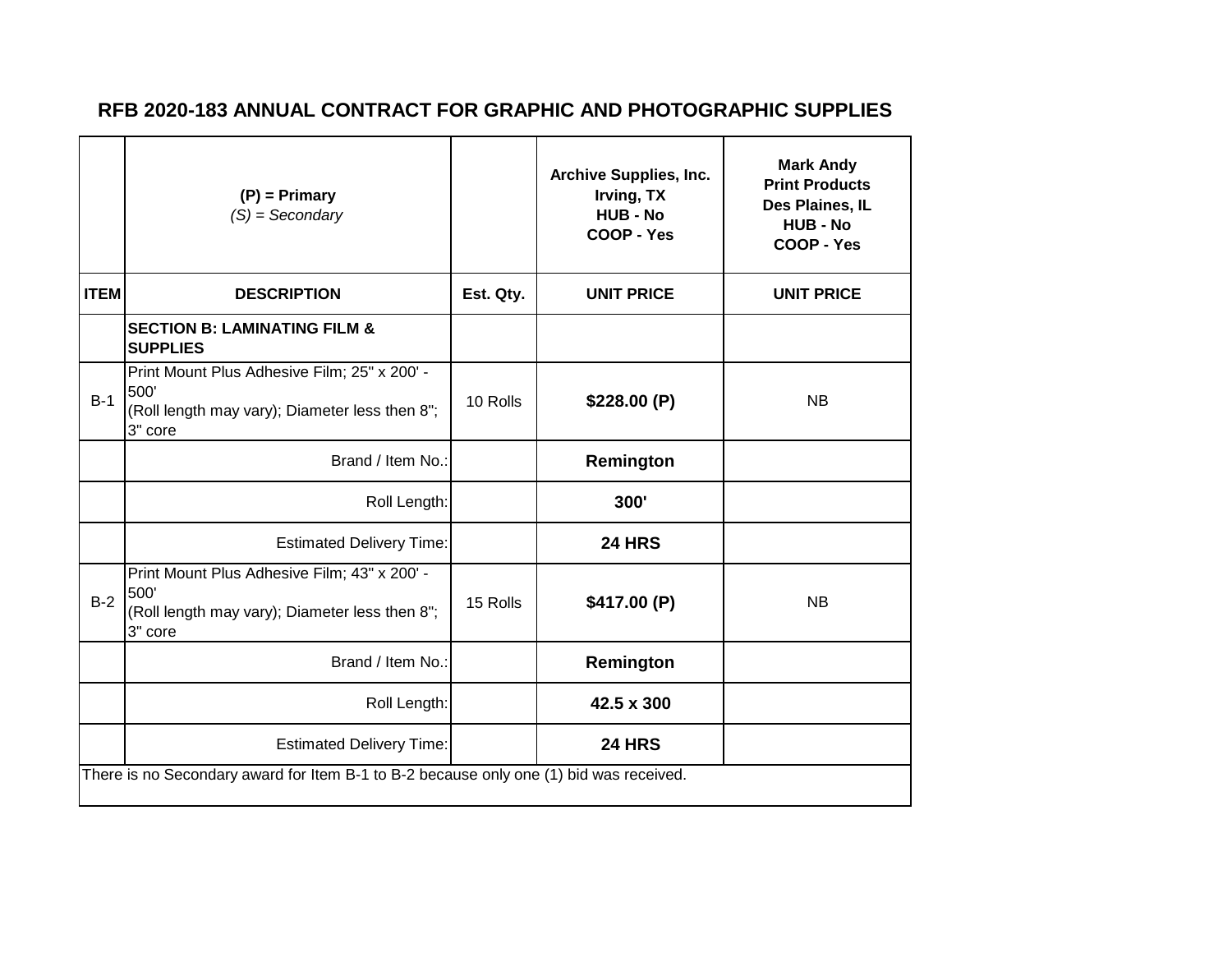|             | $(P)$ = Primary<br>$(S) =$ Secondary                                                                                        |           | <b>Archive Supplies, Inc.</b><br>Irving, TX<br><b>HUB - No</b><br>COOP - Yes | <b>Mark Andy</b><br><b>Print Products</b><br>Des Plaines, IL<br><b>HUB - No</b><br>COOP - Yes |
|-------------|-----------------------------------------------------------------------------------------------------------------------------|-----------|------------------------------------------------------------------------------|-----------------------------------------------------------------------------------------------|
| <b>ITEM</b> | <b>DESCRIPTION</b>                                                                                                          | Est. Qty. | <b>UNIT PRICE</b>                                                            | <b>UNIT PRICE</b>                                                                             |
| $B-3$       | Laminating Film, 43" x 200' - 500'; Diameter<br>less then 8" 3" core, 3 ML, Therma Shield, R<br>Gross, or an approved equal | 20 Rolls  | \$66.00(P)                                                                   | \$117.70(S)                                                                                   |
|             | Brand / Item No.:                                                                                                           |           | Remington                                                                    | FP30G-C343-250                                                                                |
|             | Roll Length:                                                                                                                |           | 43 x 300                                                                     | 43 x 250                                                                                      |
|             | <b>Estimated Delivery Time:</b>                                                                                             |           | <b>24 HRS</b>                                                                | 3-10 Days ARO                                                                                 |
| $B-4$       | Laminating Film, 25" x 200' - 500'; Diameter<br>less than 8"; 3" core, 3 ML Jet Guard #62101<br>or an approved equal        | 1 Roll    | \$64.00(S)                                                                   | \$58.30(P)                                                                                    |
|             | Brand / Item No.:                                                                                                           |           | Remington                                                                    | FP30G-C3-25-250                                                                               |
|             | Roll Length:                                                                                                                |           | 24 x 500                                                                     | 25 x 250                                                                                      |
|             | <b>Estimated Delivery Time:</b>                                                                                             |           | 24 HRS                                                                       |                                                                                               |
|             |                                                                                                                             |           |                                                                              |                                                                                               |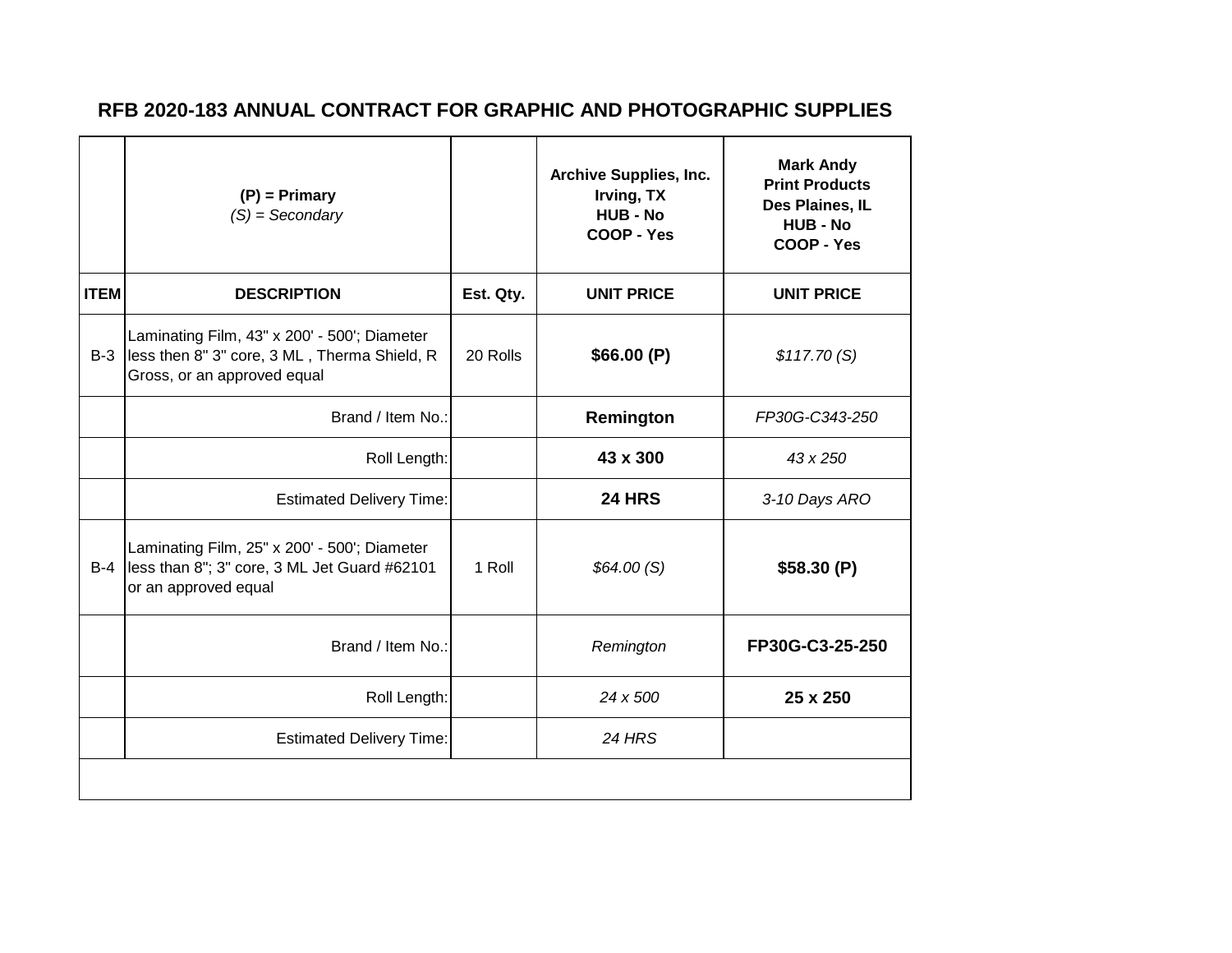|             | $(P)$ = Primary<br>$(S) =$ Secondary                                      |           | <b>Archive Supplies, Inc.</b><br>Irving, TX<br><b>HUB - No</b><br>COOP - Yes | <b>Mark Andy</b><br><b>Print Products</b><br>Des Plaines, IL<br><b>HUB - No</b><br>COOP - Yes |  |  |
|-------------|---------------------------------------------------------------------------|-----------|------------------------------------------------------------------------------|-----------------------------------------------------------------------------------------------|--|--|
| <b>ITEM</b> | <b>DESCRIPTION</b>                                                        | Est. Qty. | <b>UNIT PRICE</b>                                                            | <b>UNIT PRICE</b>                                                                             |  |  |
| $B-5$       | Laminate Rolls: Dry-Lam 3-MIL, Gloss Film -<br>12.6" X 492' DL SAP75GLOSS | 40 Rolls  | <b>NB</b>                                                                    | NB.                                                                                           |  |  |
|             | Brand / Item No.:                                                         |           |                                                                              |                                                                                               |  |  |
|             | Roll Length:                                                              |           |                                                                              |                                                                                               |  |  |
|             | <b>Estimated Delivery Time:</b>                                           |           |                                                                              |                                                                                               |  |  |
|             | Discount for items not listed in Section B:                               |           | <b>NA</b>                                                                    | 10%                                                                                           |  |  |
|             | Source of Discount:                                                       |           | <b>NA</b>                                                                    | shop.markandy.com                                                                             |  |  |
|             | There is no awards for Item B-5 because no bids were received.            |           |                                                                              |                                                                                               |  |  |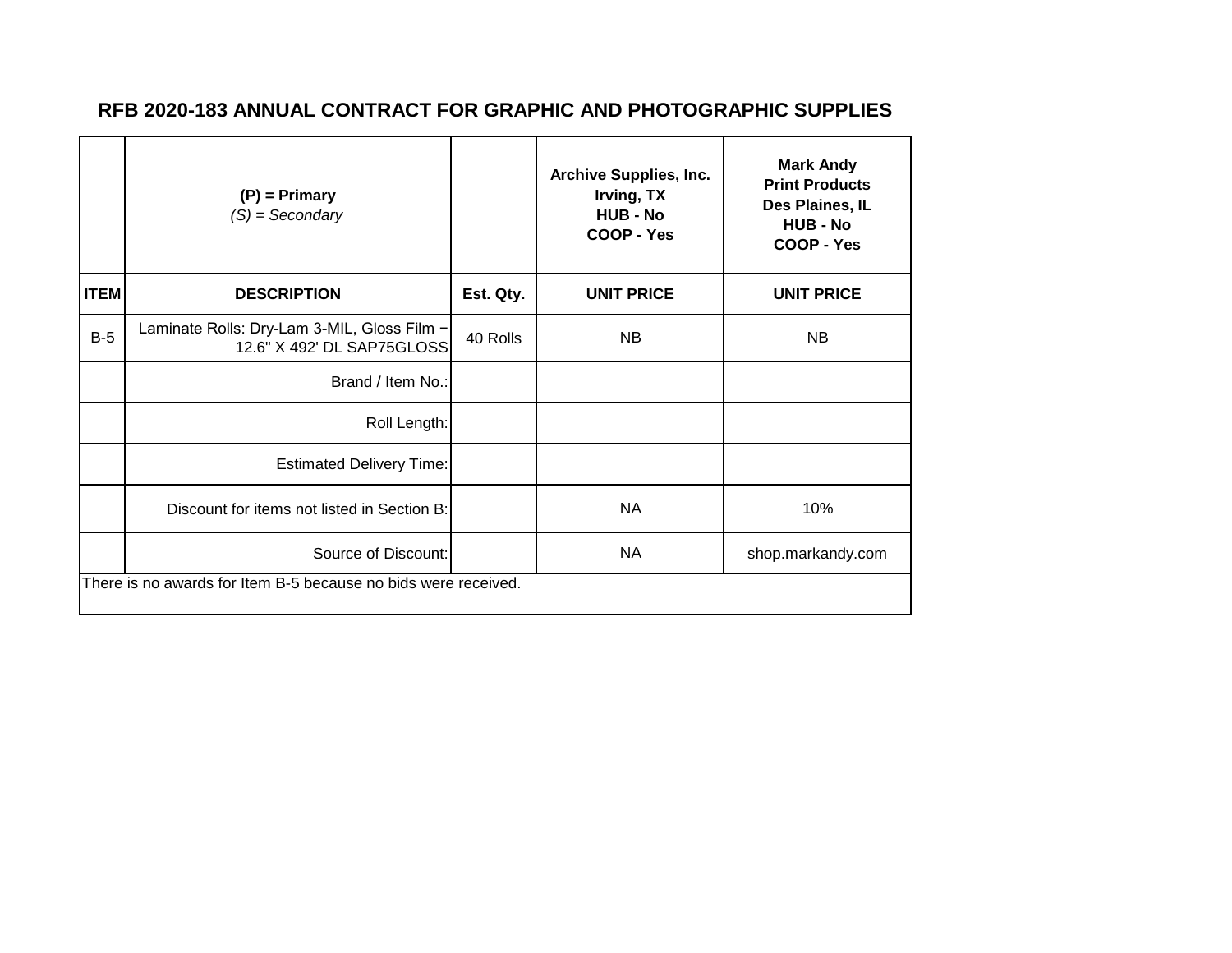|             | $(P)$ = Primary<br>$(S) =$ Secondary                                                   |           | <b>Archive Supplies, Inc.</b><br>Irving, TX<br><b>HUB - No</b><br>COOP - Yes | <b>Mark Andy</b><br><b>Print Products</b><br>Des Plaines, IL<br><b>HUB - No</b><br>COOP - Yes |
|-------------|----------------------------------------------------------------------------------------|-----------|------------------------------------------------------------------------------|-----------------------------------------------------------------------------------------------|
| <b>ITEM</b> | <b>DESCRIPTION</b>                                                                     | Est. Qty. | <b>UNIT PRICE</b>                                                            | <b>UNIT PRICE</b>                                                                             |
|             | <b>SECTION C: FOAMCORE SUPPLIES</b>                                                    |           |                                                                              |                                                                                               |
| $C-1$       | Foamcore Board, 3/16", 40 x 60, Black, 25/ea                                           | 25 Ea.    | \$179.00(P)                                                                  | <b>NB</b>                                                                                     |
|             | <b>Estimated Delivery Time:</b>                                                        |           | 1-3 Business Days                                                            |                                                                                               |
|             | C-2   Foamcore Board, 1/2", 40 x 60, Black, 12/ea                                      | 384 Ea.   | \$109.00(P)                                                                  | <b>NB</b>                                                                                     |
|             | <b>Estimated Delivery Time:</b>                                                        |           | 1 - 3 Business Days                                                          |                                                                                               |
| $C-3$       | Foamcore Board, 1/2" x 40" x 96"<br>Price Must Include Cutting Charge                  | 1 Ea.     | \$23.84(P)                                                                   | <b>NB</b>                                                                                     |
|             | <b>Estimated Delivery Time:</b>                                                        |           | 1 - 3 Business Days                                                          |                                                                                               |
|             | Discount for items not listed in Section C:                                            |           | <b>NA</b>                                                                    | 10%                                                                                           |
|             | Source of Discount:                                                                    |           | <b>NA</b>                                                                    | shop.markandy.com                                                                             |
|             | There is no Secondary award for Item C-1 to C-3 because only one (1) bid was received. |           |                                                                              |                                                                                               |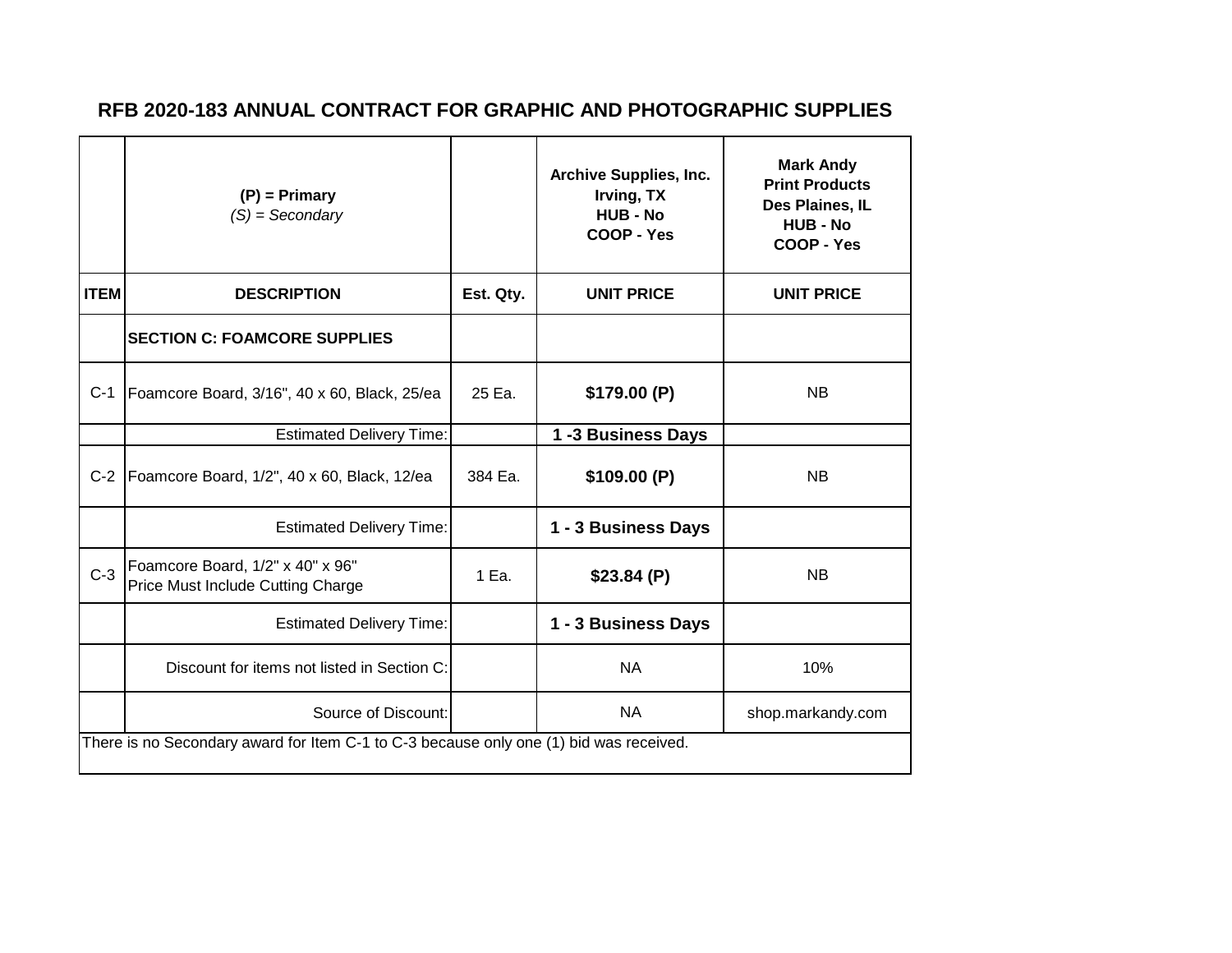|             | $(P)$ = Primary<br>$(S) =$ Secondary                                                      |           | <b>Archive Supplies, Inc.</b><br>Irving, TX<br>HUB - No<br>COOP - Yes | <b>Mark Andy</b><br><b>Print Products</b><br>Des Plaines, IL<br><b>HUB - No</b><br>COOP - Yes |
|-------------|-------------------------------------------------------------------------------------------|-----------|-----------------------------------------------------------------------|-----------------------------------------------------------------------------------------------|
| <b>ITEM</b> | <b>DESCRIPTION</b>                                                                        | Est. Qty. | <b>UNIT PRICE</b>                                                     | <b>UNIT PRICE</b>                                                                             |
|             | <b>SECTION D: POSTER PAPER SUPPLIES</b>                                                   |           |                                                                       |                                                                                               |
| $D-1$       | Matte Poster Paper, Premium, Presentation<br>Grade, 42" x 100'; 2" core; Item No. DMPG132 | 40 Ea.    | \$41.50(P)                                                            | <b>NB</b>                                                                                     |
|             | <b>Estimated Delivery Time:</b>                                                           |           | <b>24 HRS</b>                                                         |                                                                                               |
| $D-2$       | Matte Poster Paper, Premium, Presentation<br>Grade, 24" x 100'; 2" core; Item No. DMPG132 | 20 Ea.    | \$27.00(P)                                                            | <b>NB</b>                                                                                     |
|             | <b>Estimated Delivery Time:</b>                                                           |           | <b>24 HRS</b>                                                         |                                                                                               |
| $D-3$       | Sihl Blockout Banner Scrim - .015 ml., 42"x40"<br>2" core, #3960, WF 380 matte            | 20 Ea.    | \$138.12(P)                                                           | <b>NB</b>                                                                                     |
|             | <b>Estimated Delivery Time:</b>                                                           |           | <b>24 HRS</b>                                                         |                                                                                               |
|             | There is no Secondary award for Item D-1 to D-3 because only one (1) bid was received.    |           |                                                                       |                                                                                               |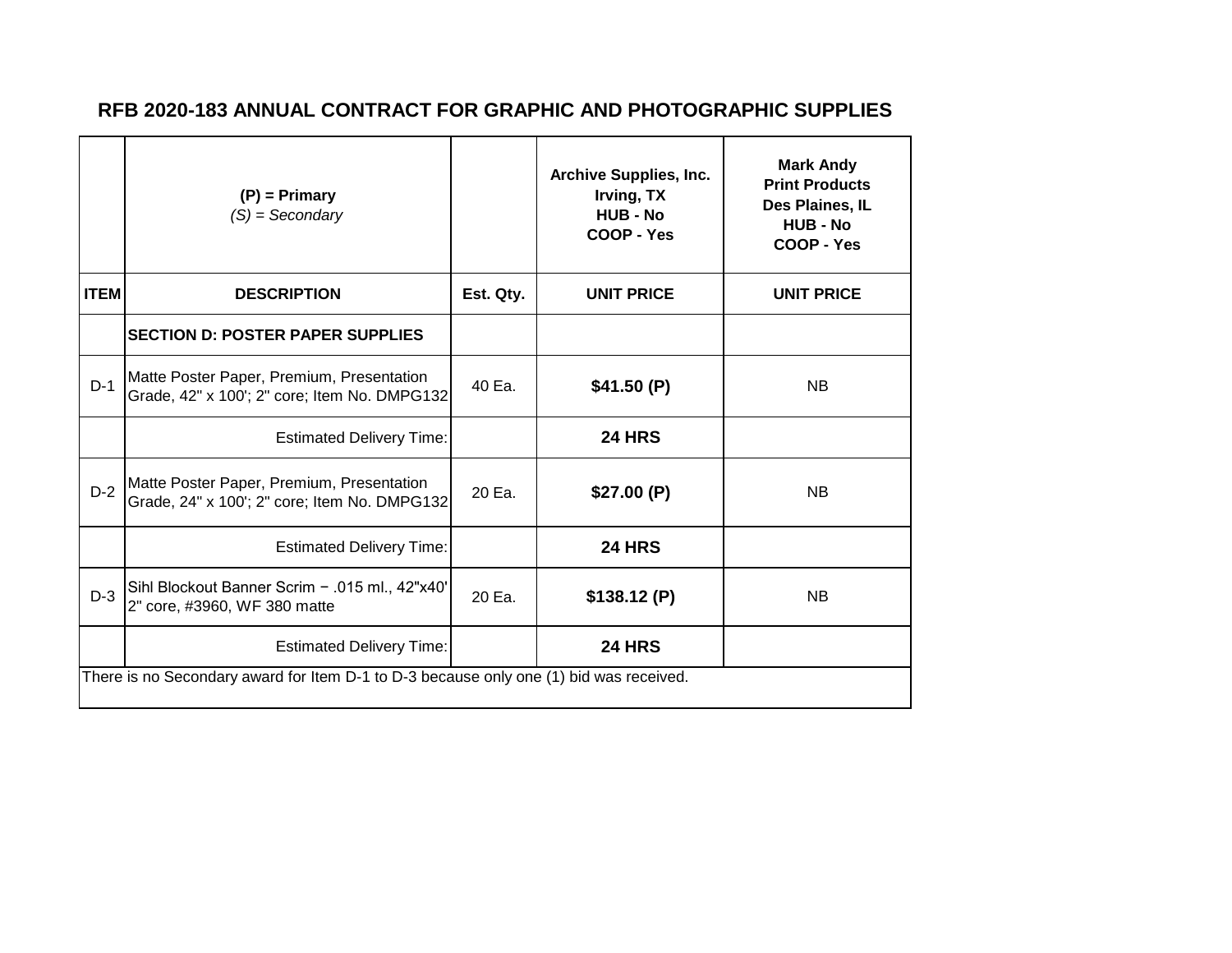|             | $(P)$ = Primary<br>$(S) =$ Secondary                                                   |           | <b>Archive Supplies, Inc.</b><br>Irving, TX<br><b>HUB - No</b><br>COOP - Yes | <b>Mark Andy</b><br><b>Print Products</b><br>Des Plaines, IL<br><b>HUB - No</b><br>COOP - Yes |  |  |
|-------------|----------------------------------------------------------------------------------------|-----------|------------------------------------------------------------------------------|-----------------------------------------------------------------------------------------------|--|--|
| <b>ITEM</b> | <b>DESCRIPTION</b>                                                                     | Est. Qty. | <b>UNIT PRICE</b>                                                            | <b>UNIT PRICE</b>                                                                             |  |  |
| $D-4$       | Sihl Blockout Banner Scrim - .015 ml., 24"x40"<br>2" core, #3960, WF 380 matte         | 10 Ea.    | \$84.79(P)                                                                   | <b>NB</b>                                                                                     |  |  |
|             | <b>Estimated Delivery Time:</b>                                                        |           | <b>24 HRS</b>                                                                |                                                                                               |  |  |
| $D-5$       | Siena Gloss (Siena250G) 42" x 100' 10 mil<br>Poster Paper 2" core                      | 10 Ea.    | \$123.06(P)                                                                  | <b>NB</b>                                                                                     |  |  |
|             | <b>Estimated Delivery Time:</b>                                                        |           | <b>24 HRS</b>                                                                |                                                                                               |  |  |
|             | Discount for items not listed in Section D:                                            |           | <b>NA</b>                                                                    | 10%                                                                                           |  |  |
|             | Source of Discount:                                                                    |           | <b>NA</b>                                                                    | shop.markandy.com                                                                             |  |  |
|             | There is no Secondary award for Item D-4 to D-5 because only one (1) bid was received. |           |                                                                              |                                                                                               |  |  |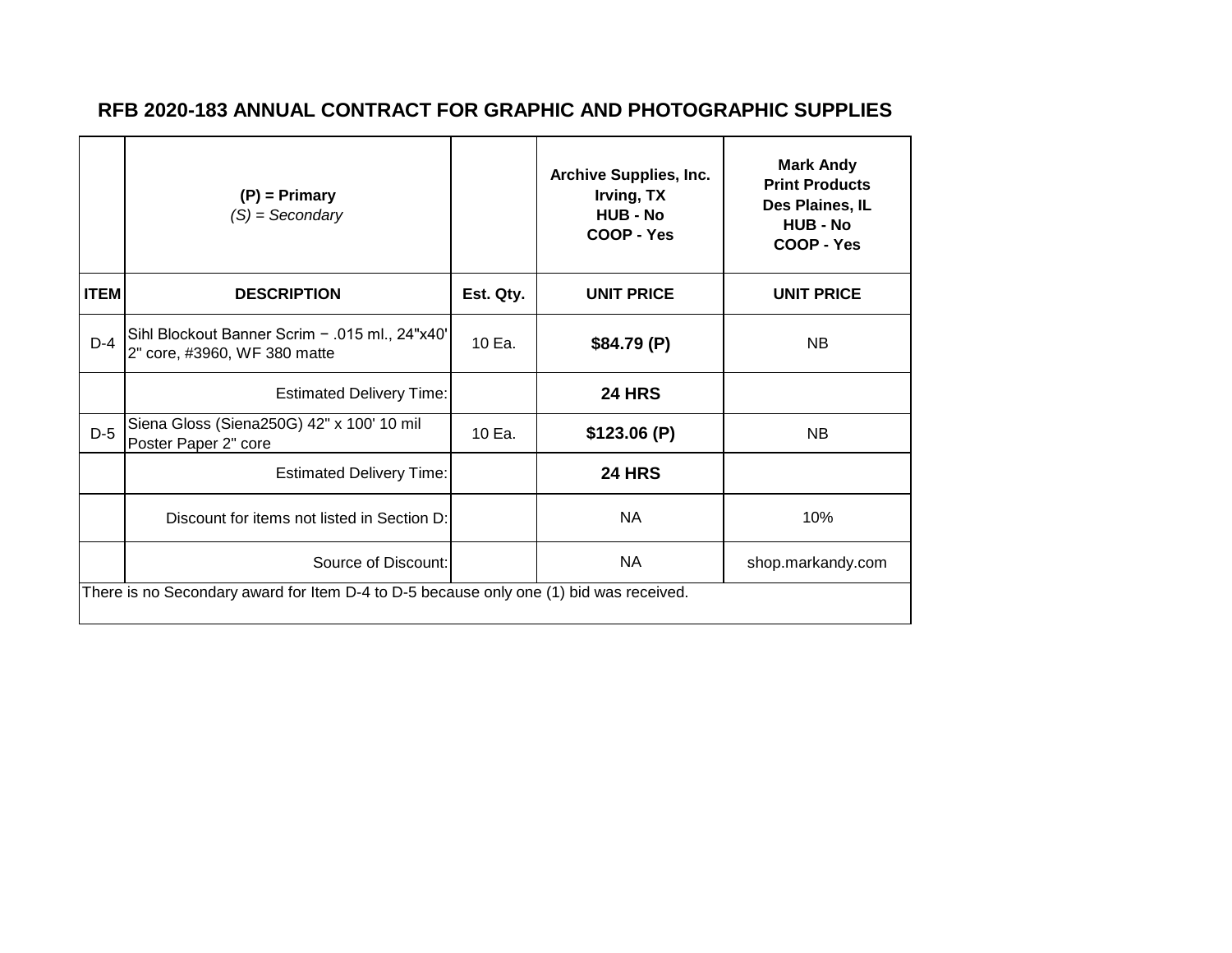|                                                                        | $(P)$ = Primary<br>$(S) =$ Secondary                                                                                          |           | <b>Archive Supplies, Inc.</b><br>Irving, TX<br><b>HUB - No</b><br>COOP - Yes | <b>Mark Andy</b><br><b>Print Products</b><br>Des Plaines, IL<br><b>HUB - No</b><br>COOP - Yes |  |
|------------------------------------------------------------------------|-------------------------------------------------------------------------------------------------------------------------------|-----------|------------------------------------------------------------------------------|-----------------------------------------------------------------------------------------------|--|
| <b>ITEM</b>                                                            | <b>DESCRIPTION</b>                                                                                                            | Est. Qty. | <b>UNIT PRICE</b>                                                            | <b>UNIT PRICE</b>                                                                             |  |
|                                                                        | <b>SECTION E: MOUNTING SUPPLIES</b>                                                                                           |           |                                                                              |                                                                                               |  |
| $E-1$                                                                  | Presentation Board, Double Weight, Black and<br>White, Size: 16 x 20, Thickness: .0876,<br>Savage 1724-CTN, or approved equal | 15 packs  | <b>NB</b>                                                                    | <b>NB</b>                                                                                     |  |
|                                                                        | Qty. per PK:                                                                                                                  |           |                                                                              |                                                                                               |  |
|                                                                        | Brand / Catalog No. Bid:                                                                                                      |           |                                                                              |                                                                                               |  |
|                                                                        | <b>Estimated Delivery Time:</b>                                                                                               |           |                                                                              |                                                                                               |  |
| $E-2$                                                                  | Presentation Mount Board, 8" x 10", TruBlack,<br>Michrometer Thickness .051" Thick, Savage<br>414001, or approved equal       | 1 Ea.     | <b>NB</b>                                                                    | <b>NB</b>                                                                                     |  |
|                                                                        | Qty. per PK:                                                                                                                  |           |                                                                              |                                                                                               |  |
|                                                                        | Brand / Catalog No. Bid:                                                                                                      |           |                                                                              |                                                                                               |  |
|                                                                        | <b>Estimated Delivery Time:</b>                                                                                               |           |                                                                              |                                                                                               |  |
| There are no awards for Item E-1 to E-2 because no bids were received. |                                                                                                                               |           |                                                                              |                                                                                               |  |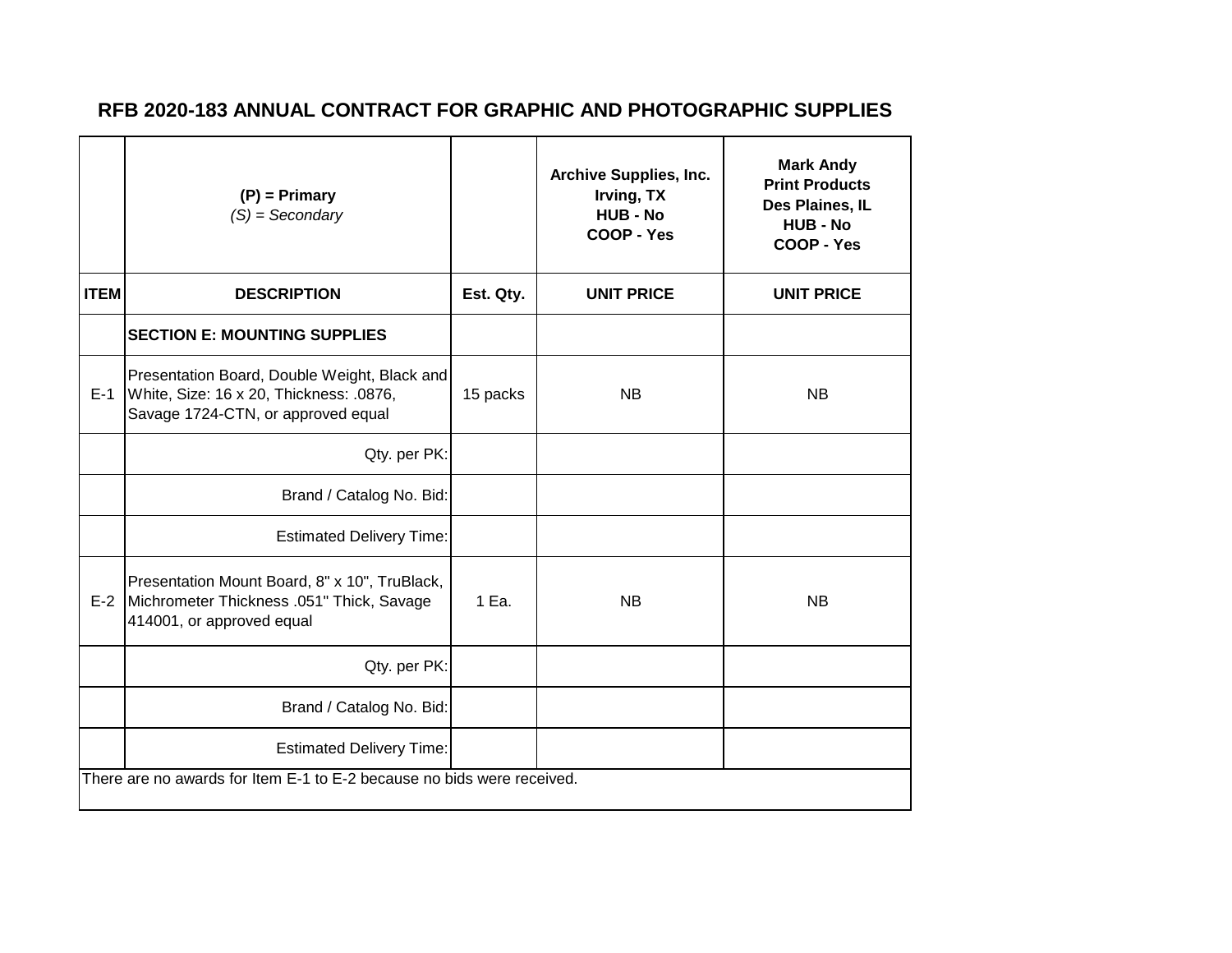|             | $(P)$ = Primary<br>$(S) =$ Secondary                                                                                     |           | <b>Archive Supplies, Inc.</b><br>Irving, TX<br><b>HUB - No</b><br>COOP - Yes | <b>Mark Andy</b><br><b>Print Products</b><br>Des Plaines, IL<br><b>HUB - No</b><br>COOP - Yes |  |  |
|-------------|--------------------------------------------------------------------------------------------------------------------------|-----------|------------------------------------------------------------------------------|-----------------------------------------------------------------------------------------------|--|--|
| <b>ITEM</b> | <b>DESCRIPTION</b>                                                                                                       | Est. Qty. | <b>UNIT PRICE</b>                                                            | <b>UNIT PRICE</b>                                                                             |  |  |
| $E-3$       | Presentation Mount Board, 11" x 14",<br>TruBlack, Michrometer Thickness .051" Thick,<br>Savage 414002, or approved equal | 10 Ea.    | <b>NB</b>                                                                    | <b>NB</b>                                                                                     |  |  |
|             | Qty. per PK:                                                                                                             |           |                                                                              |                                                                                               |  |  |
|             | Brand / Catalog No. Bid:                                                                                                 |           |                                                                              |                                                                                               |  |  |
|             | <b>Estimated Delivery Time:</b>                                                                                          |           |                                                                              |                                                                                               |  |  |
| $E-4$       | 3M™ Positionable Mounting Adhesive 568,<br>16" X 50', Scotch #70-00060-6265-0, or<br>approved equal                      | 24 Rolls  | <b>NB</b>                                                                    | <b>NB</b>                                                                                     |  |  |
|             | Qty. per PK:                                                                                                             |           |                                                                              |                                                                                               |  |  |
|             | Brand / Catalog No. Bid:                                                                                                 |           |                                                                              |                                                                                               |  |  |
|             | <b>Estimated Delivery Time:</b>                                                                                          |           |                                                                              |                                                                                               |  |  |
|             | Discount for items not listed in Section E:                                                                              |           | <b>NA</b>                                                                    | 10%                                                                                           |  |  |
|             | Source of Discount:                                                                                                      |           | <b>NA</b>                                                                    | shop.markandy.com                                                                             |  |  |
|             | There are no awards for Item E-3 to E-4 because no bids were received.                                                   |           |                                                                              |                                                                                               |  |  |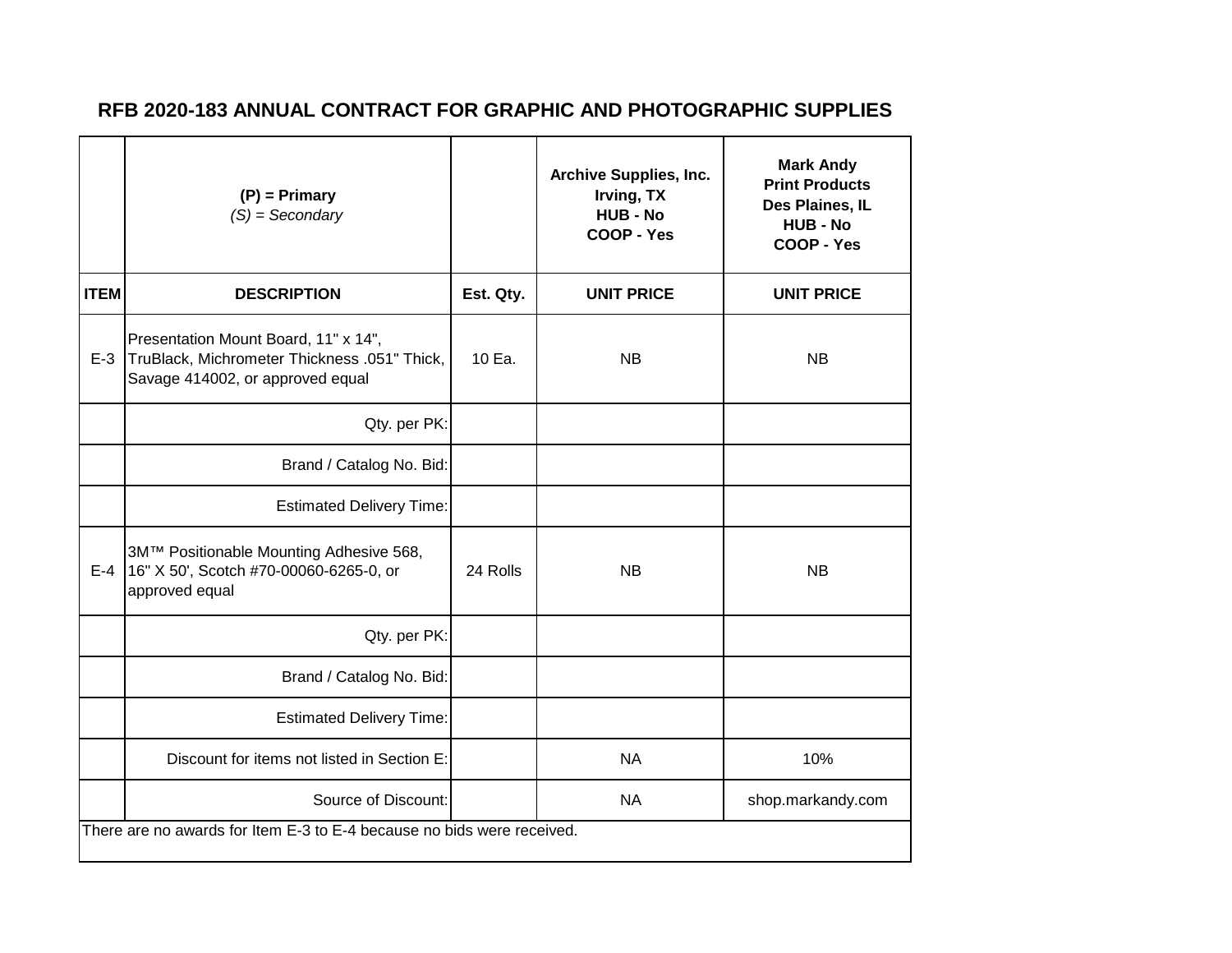|                                                                                 | $(P)$ = Primary<br>$(S) =$ Secondary                                             |           | <b>Archive Supplies, Inc.</b><br>Irving, TX<br><b>HUB - No</b><br>COOP - Yes | <b>Mark Andy</b><br><b>Print Products</b><br>Des Plaines, IL<br><b>HUB - No</b><br>COOP - Yes |  |  |
|---------------------------------------------------------------------------------|----------------------------------------------------------------------------------|-----------|------------------------------------------------------------------------------|-----------------------------------------------------------------------------------------------|--|--|
| <b>ITEM</b>                                                                     | <b>DESCRIPTION</b>                                                               | Est. Qty. | <b>UNIT PRICE</b>                                                            | <b>UNIT PRICE</b>                                                                             |  |  |
|                                                                                 | <b>ISECTION F: PACKING SUPPLIES</b>                                              |           |                                                                              |                                                                                               |  |  |
| $F-1$                                                                           | Shrink Wrap; 18"/75 Gauge, VanGuard or<br>Excel, I37F, 18CF-B, or approved equal | 6 Rolls   | <b>NB</b>                                                                    | \$159.00(P)                                                                                   |  |  |
|                                                                                 | Brand / Catalog No. Bid:                                                         |           |                                                                              | Syfan P#MVP7518                                                                               |  |  |
|                                                                                 | <b>Estimated Delivery Time:</b>                                                  |           |                                                                              | 3-10 Days ARO                                                                                 |  |  |
|                                                                                 | Discount for items not listed in Section F:                                      |           | <b>NA</b>                                                                    | 10%                                                                                           |  |  |
|                                                                                 | Source of Discount:                                                              |           | <b>NA</b>                                                                    | shop.markandy.com                                                                             |  |  |
| There is no Secondary award for Item F-1 because only one (1) bid was received. |                                                                                  |           |                                                                              |                                                                                               |  |  |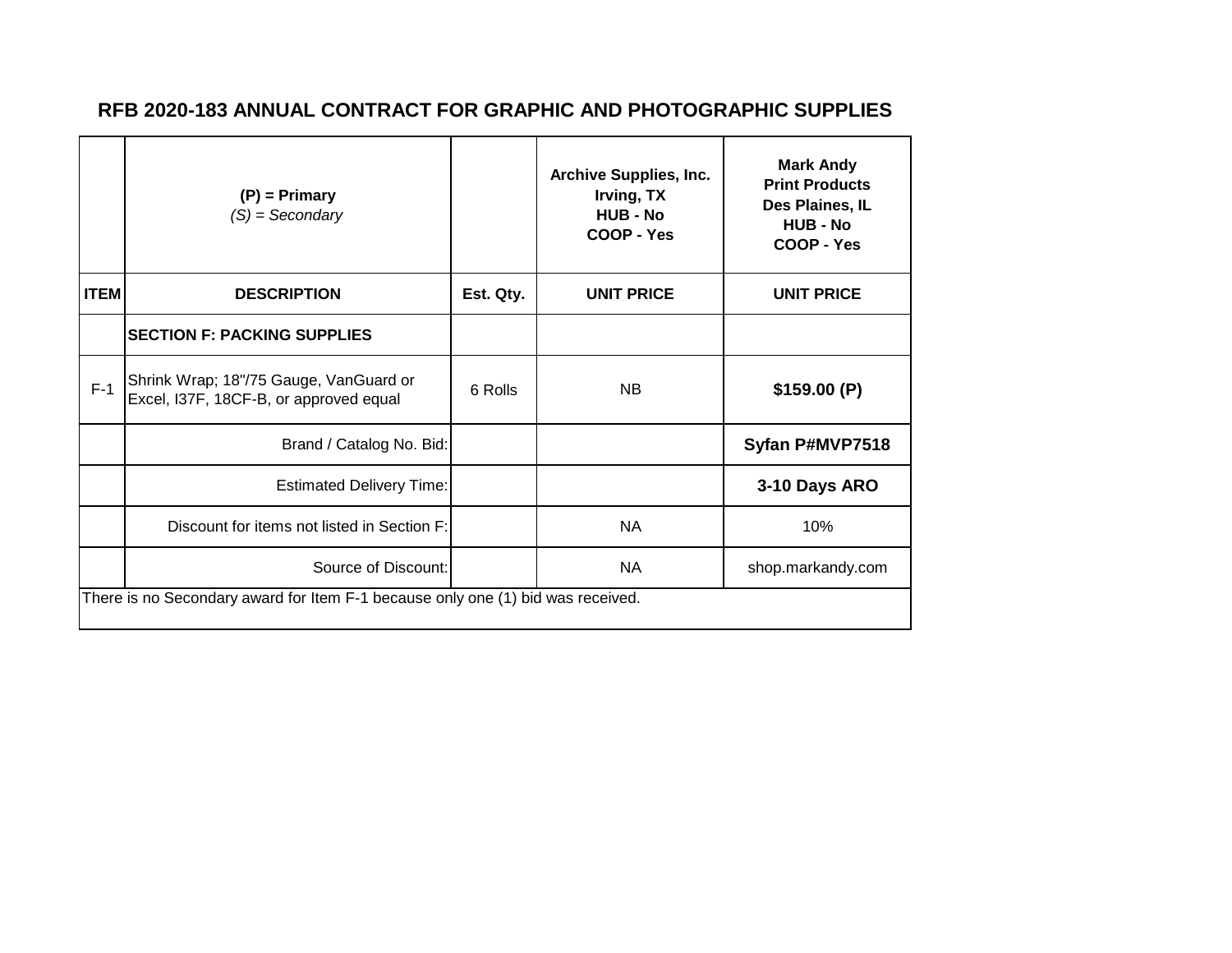|                                                                                 | $(P)$ = Primary<br>$(S) =$ Secondary                                      |           | <b>Archive Supplies, Inc.</b><br>Irving, TX<br><b>HUB - No</b><br>COOP - Yes | <b>Mark Andy</b><br><b>Print Products</b><br>Des Plaines, IL<br><b>HUB - No</b><br>COOP - Yes |  |
|---------------------------------------------------------------------------------|---------------------------------------------------------------------------|-----------|------------------------------------------------------------------------------|-----------------------------------------------------------------------------------------------|--|
| <b>ITEM</b>                                                                     | <b>DESCRIPTION</b>                                                        | Est. Qty. | <b>UNIT PRICE</b>                                                            | <b>UNIT PRICE</b>                                                                             |  |
|                                                                                 | <b>SECTION G: GLOSS POWDER SUPPLIES</b>                                   |           |                                                                              |                                                                                               |  |
| $G-1$                                                                           | Gloss Powder for Thermograph #114<br>Hurrican, Model R-2-25, SR Powder #5 | 75 lbs.   | NB                                                                           | \$79.00(P)                                                                                    |  |
|                                                                                 | <b>Estimated Delivery Time:</b>                                           |           |                                                                              | 3-10 Days ARO                                                                                 |  |
|                                                                                 | Discount for items not listed in Section G:                               |           | <b>NA</b>                                                                    | 10%                                                                                           |  |
|                                                                                 | Source of Discount:                                                       |           | NA                                                                           | shop.markandy.com                                                                             |  |
| There is no Secondary award for Item G-1 because only one (1) bid was received. |                                                                           |           |                                                                              |                                                                                               |  |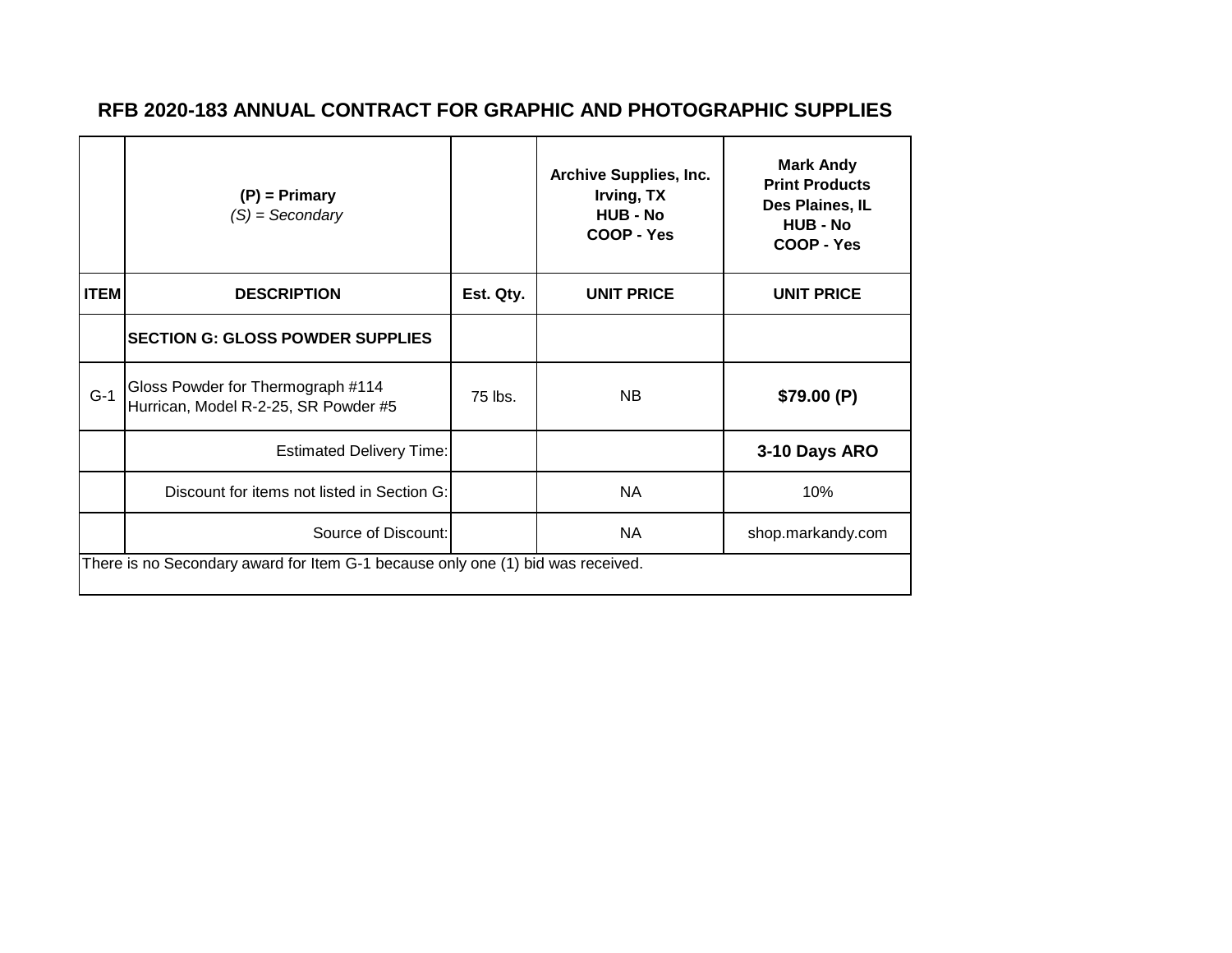|                                                                                        | $(P)$ = Primary<br>$(S) =$ Secondary |           | <b>Archive Supplies, Inc.</b><br>Irving, TX<br><b>HUB - No</b><br>COOP - Yes | <b>Mark Andy</b><br><b>Print Products</b><br>Des Plaines, IL<br><b>HUB - No</b><br>COOP - Yes |  |  |
|----------------------------------------------------------------------------------------|--------------------------------------|-----------|------------------------------------------------------------------------------|-----------------------------------------------------------------------------------------------|--|--|
| <b>ITEM</b>                                                                            | <b>DESCRIPTION</b>                   | Est. Qty. | <b>UNIT PRICE</b>                                                            | <b>UNIT PRICE</b>                                                                             |  |  |
|                                                                                        | <b>SECTION H: CLEANING SUPPLIES</b>  |           |                                                                              |                                                                                               |  |  |
| $H-1$                                                                                  | Handi Pads, 4 x 4, Webril            | 20 Ea.    | <b>NB</b>                                                                    | \$103.50(P)                                                                                   |  |  |
|                                                                                        | Qty. per Case                        |           |                                                                              | 20 packs of 100 pads                                                                          |  |  |
|                                                                                        | <b>Estimated Delivery Time:</b>      |           |                                                                              | 3-10 Days ARO                                                                                 |  |  |
| $H-2$                                                                                  | Shop Cloths, 13 x 13, Nubtex         | 375 Ea.   | <b>NB</b>                                                                    | \$65.25(P)                                                                                    |  |  |
|                                                                                        | Qty. per Case                        |           |                                                                              | 375                                                                                           |  |  |
|                                                                                        | <b>Estimated Delivery Time:</b>      |           |                                                                              | 3-10 Days ARO                                                                                 |  |  |
| There is no Secondary award for Item H-1 to H-2 because only one (1) bid was received. |                                      |           |                                                                              |                                                                                               |  |  |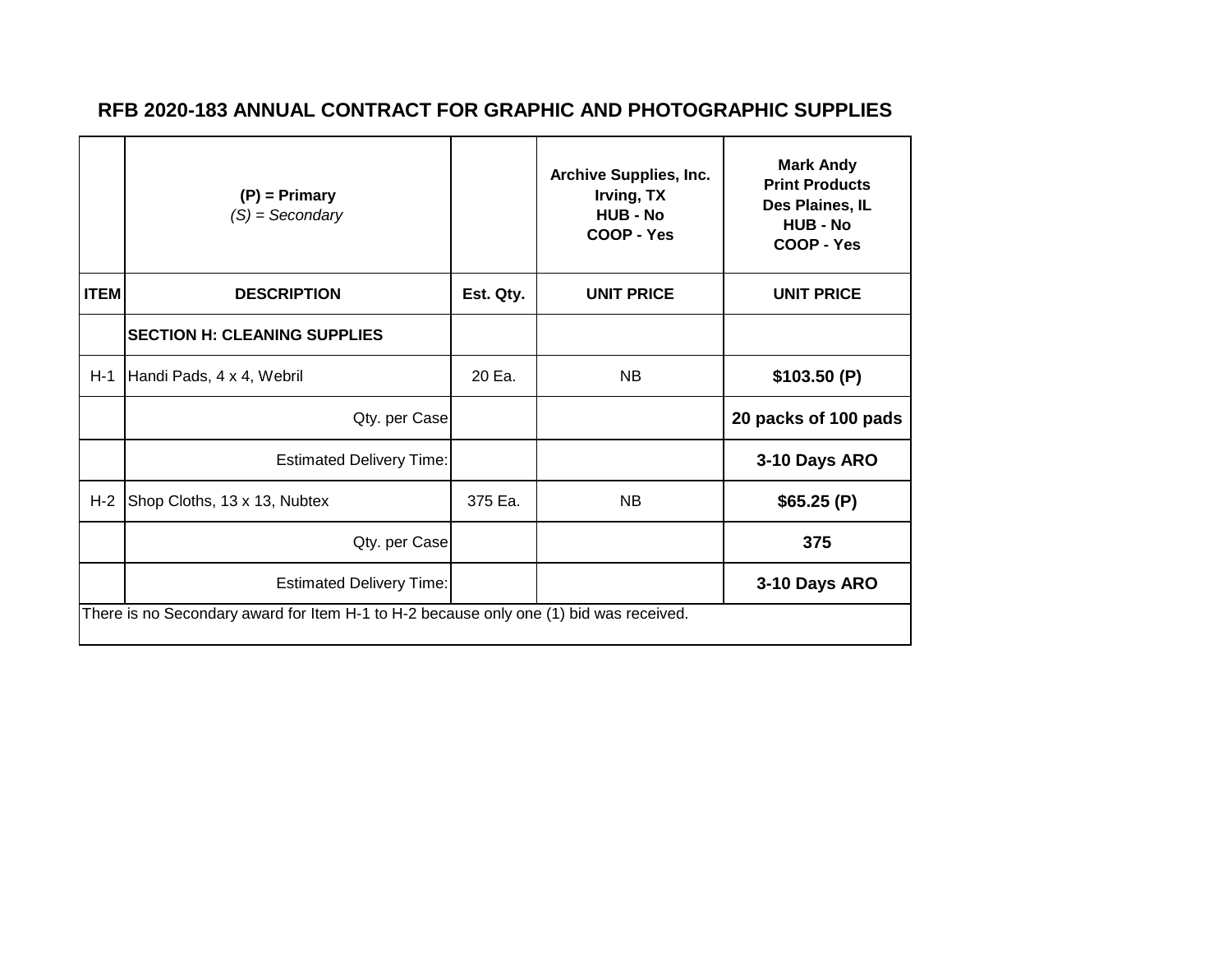|                                                                                 | $(P)$ = Primary<br>$(S) =$ Secondary        |           | <b>Archive Supplies, Inc.</b><br>Irving, TX<br><b>HUB - No</b><br>COOP - Yes | <b>Mark Andy</b><br><b>Print Products</b><br>Des Plaines, IL<br><b>HUB - No</b><br>COOP - Yes |  |
|---------------------------------------------------------------------------------|---------------------------------------------|-----------|------------------------------------------------------------------------------|-----------------------------------------------------------------------------------------------|--|
| <b>ITEM</b>                                                                     | <b>DESCRIPTION</b>                          | Est. Qty. | <b>UNIT PRICE</b>                                                            | <b>UNIT PRICE</b>                                                                             |  |
| $H-3$                                                                           | Wipes, Kim #34256                           | 140 Ea.   | <b>NB</b>                                                                    | \$96.60(P)                                                                                    |  |
|                                                                                 | Qty. per Case                               |           |                                                                              | 140                                                                                           |  |
|                                                                                 | <b>Estimated Delivery Time:</b>             |           |                                                                              | 3-10 Days ARO                                                                                 |  |
|                                                                                 | Discount for items not listed in Section H: |           | <b>NA</b>                                                                    | 10%                                                                                           |  |
|                                                                                 | Source of Discount:                         |           | NA                                                                           | shop.markandy.com                                                                             |  |
| There is no Secondary award for Item H-3 because only one (1) bid was received. |                                             |           |                                                                              |                                                                                               |  |